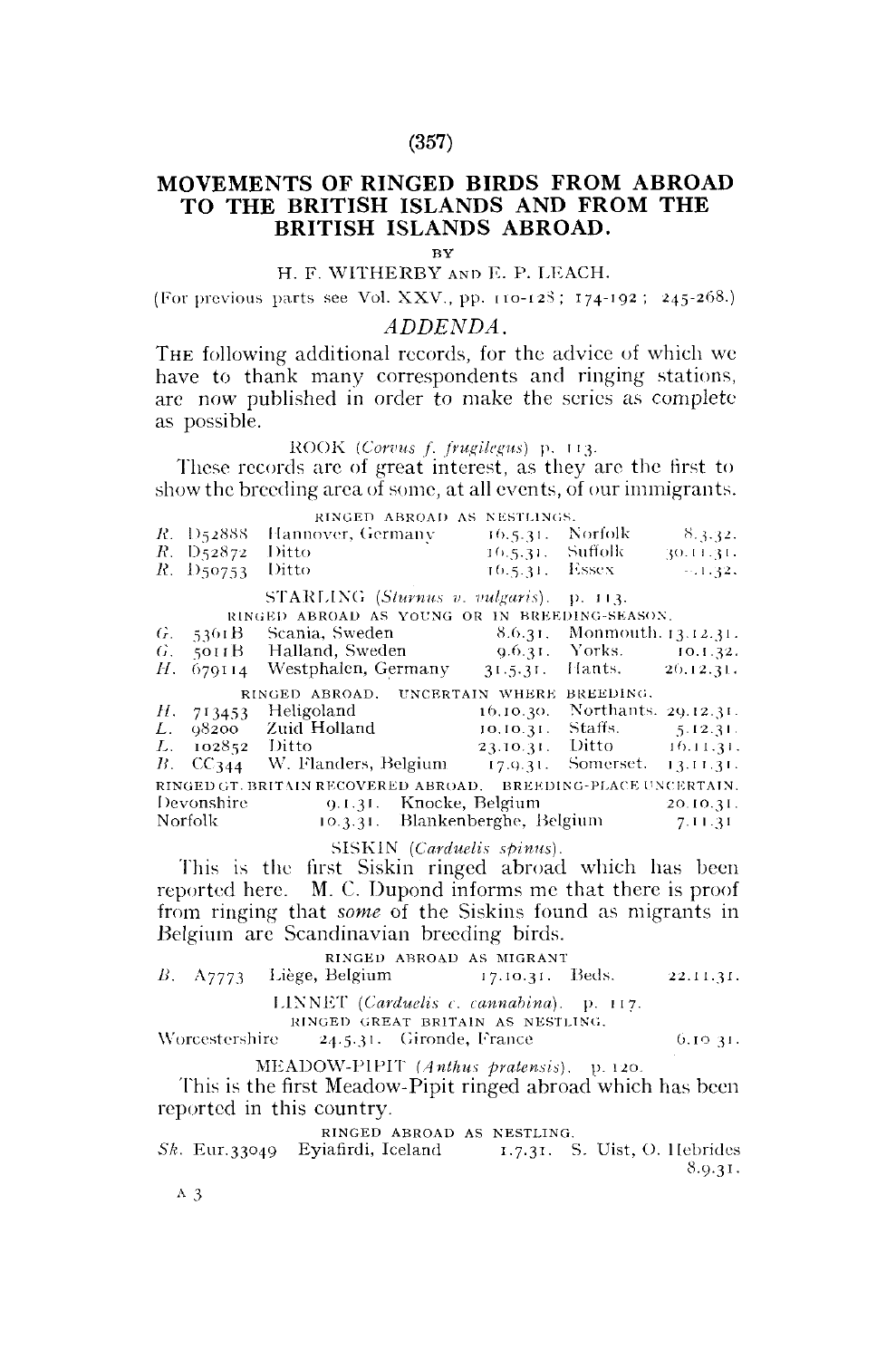358 **BRITISH BIRDS.** [VOL. XXV.]

## FIELDFARE (Turdus pilaris), p. 122.

This record was missed and has kindly been pointed out by Mr. Schaanning.

#### RINGED ABROAD AS NESTLING.

*O.* S<sub>147</sub> Opland, Norway 14.7.17. Gloucester. 11.2.19.

BRITISH SONG-THRUSH *(Turdus ph. clarkei). p.* 122.

RINGED GREAT BRITAIN AS NESTLING.

### Cheshire  $22.4.31$ . Charente, France  $-10.31$ .

REDWING *(Tardus musicus).* p. 124.

This record was missed and has been pointed out by Dr. van Oort, to whom we are grateful.

### RINGED ABROAD AS MIGRANT.

|                   | $L_{\rm *}$ =15000 $-$ Noord Holland                      | $19.5.13.$ [ersev $4.11.13.$  |          |
|-------------------|-----------------------------------------------------------|-------------------------------|----------|
|                   | BLACKBIRD (Turdus m. merula). p. 124.                     |                               |          |
|                   | RINGED ABROAD AS YOUNG.                                   |                               |          |
| $Sk. 6555G$ Ditto | Sk. 10213G Sjælland, Denmark — 8.6.31. Norfolk — 5.12.31. | 17.6.29. Monmouth. 29.1.32.   |          |
|                   | RINGED ABROAD, PROBABLY AS MIGRANT.                       |                               |          |
|                   | $H$ , 720324 Heligoland                                   | 11.10.31. Aberdeen. 10.11.31. |          |
|                   | WHINCHAT (Saxicola r. rubetra). p. 126.                   |                               |          |
|                   | RINGED GREAT BRITAIN AS NESTLING.                         |                               |          |
| Yorkshire         | $-.6.31.$ Algarve, Portugal                               |                               | 21.9.31. |

CUCKOO *(Cuculus c. canorus).* p. 174.

This record has considerable interest because, although the bird had not proceeded far south, the position from Norfolk is in a south-easterly direction, which, if continued, would reach north Italy, where the Renfrewshire Cuckoo was reported.

|         | RINGED GREAT BRITAIN AS NESTLING.    |                    |          |  |
|---------|--------------------------------------|--------------------|----------|--|
| Norfolk | $29.6.31.$ Meuse, France             |                    | 21.9.31. |  |
|         | $MERL1N$ ( <i>Falco c. asalon</i> ). |                    |          |  |
|         | RINGED ABROAD AS YOUNG.              |                    |          |  |
|         | G. 10934G Jämtland, Sweden           | $10.7.29.$ [ersev] | 21.1.32. |  |

### SPARROW-HAWK (Accipiter n. nisus).

This interesting record is shown in the *Atlas des Vogelzugs,*  and Dr. Drost has kindly supplied the details.

### RINGED ABROAD AS MIGRANT.

| H. 25079 |  | Heligoland | 21,10,26. Kent |  | 30.1.27. |
|----------|--|------------|----------------|--|----------|
|----------|--|------------|----------------|--|----------|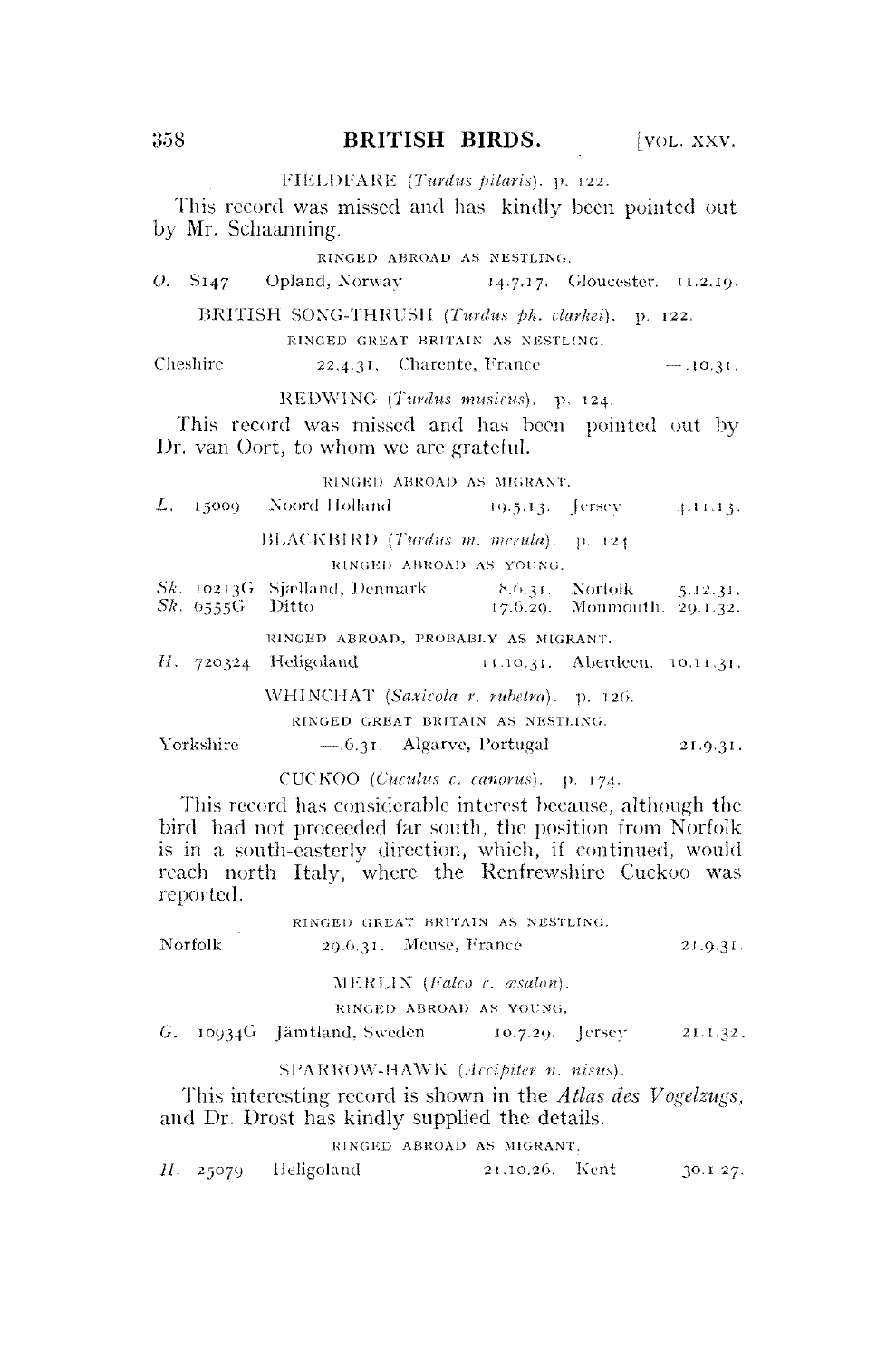## **VOL.** xxv] **MOVEMENTS OF RINGED BIRDS.** 359

BITTERN *(Botaurus s. stellaris).* 

RINGED ABROAD AS YOUNG.

|  |  | <i>R. 4</i> 0698C Königswartha, Saxony- |  | 23.5.31. | Cheshire | 2.1.32. |
|--|--|-----------------------------------------|--|----------|----------|---------|
|--|--|-----------------------------------------|--|----------|----------|---------|

SHELD-DUCK *(Tadorna tadorna).* p. 176. RINGED ABROAD AS ADULT.

*H.* 34571 Mellum, N. Sea, Germany 9.9.26. Lancs. 12.6.29.

MALLARD *(Anas p. platyrhyncha).* p. 177. RINGED GREAT BRITAIN AS ADULT IN WINTER.

Norfolk 30.3.30. Schleswig-Holstein 14.8.31.

#### RINGED ABROAD AS YOUNG.

|  | Ld. D1670 L. Ilmen, Novgorod, Russia 7.7.29. Northumb. $9.11.29$ . |                 |         |
|--|--------------------------------------------------------------------|-----------------|---------|
|  | G. 418K Västernorrland, Sweden 15.7.31. Pembroke. 26.11.31.        |                 |         |
|  | <i>St.</i> B1045 Orebro, Sweden                                    | 23.6.28. Lincs. | 8.1.29. |

TEAL (Anas c. crecca). p. 179.

| RINGED GREAT BRITAIN AS ADULTS IN WINTER. |                        |                           |                    |                          |            |
|-------------------------------------------|------------------------|---------------------------|--------------------|--------------------------|------------|
| Cumberland                                | $-.11.30.$             |                           | Värmland, Sweden   |                          | $-9.31.$   |
| Ditto                                     | $-9.30.$               |                           | Schleswig-Holstein |                          | $-.12.31.$ |
|                                           |                        | RINGED ABROAD FROM DECOY. |                    |                          |            |
| <i>Sk.</i> M2280                          | Fanö, Jylland, Denmark |                           | 23.9.31.           | Berwicks.                | $-.11.31.$ |
| Sk. V6403                                 | Ditto                  |                           | 22.9.20.           | Northumb.                | 31.1.32    |
| $Sk$ . M <sub>1921</sub>                  | Ditto                  |                           | 10.10.31.          | Derby.                   | 30.1.32    |
| $Sk$ . M <sub>1440</sub>                  | Ditto                  |                           | 22.10.31.          | Suffolk                  | $-.1.32.$  |
| $Sk$ . M <sub>1597</sub>                  | Ditto                  |                           | 28.10.31.          | Ditto                    | $-.1.32.$  |
| $Sk$ . $M2209$                            | Ditto                  |                           | 13.9.31.           | Sussex                   | 15.12.31   |
| $Sk$ . M <sub>1356</sub>                  | Ditto                  |                           | 15.10.31.          | Dorset.                  | 16.1.32.   |
| $Sk$ M <sub>1291</sub>                    | Ditto                  |                           | 10.10.31.          | Pembroke.                | 8.12.31.   |
| $Sk$ . M <sub>1310</sub>                  | Ditto                  |                           | 11.10.31.          | Caernarvon. $26.12.31$ . |            |
| $Sk$ . M <sub>1855</sub>                  | Ditto                  |                           | 5.10.31.           | Down                     | 19.1.32.   |
| $Sk$ . $M2287$                            | Ditto                  |                           | 23.9.31.           | Armagh.                  | $-.1.32.$  |
| $Sk$ . M <sub>2</sub> $036$               | Ditto                  |                           | 30.10.31.          | Louth                    | 27.2.32.   |
| $Sk$ . M <sub>1</sub> 8 <sub>19</sub>     | Ditto                  |                           | 2.10.31.           | W. Meath                 | 14.2.32.   |
| $Sk$ . M <sub>1328</sub>                  | Ditto                  |                           | 12.10.31.          | Roscommon                | 1.2.32.    |
| $Sk$ . M $1180$                           | Ditto                  |                           | 26.9.31.           | Waterford                | $-1.32.$   |

### WIGEON *(Anas penelope).* p. 182.

These two records are exceptionally valuable when considered in conjunction with the Warwickshire ringed Wigeon, which was recovered in Uralsk approximately 360 miles north-east of the delta of the Volga in the north of the Caspian Sea, where these birds were ringed. It is a curious coincidence that they were both shot on the same date, though in widely separated localities.

#### RINGED ABROAD DURING MOULT.

|                   | M. E22930 Delta Volga, Astrakhan 28.8.31. Suffolk |                  | $I_5.12.31.$ |
|-------------------|---------------------------------------------------|------------------|--------------|
| $M.$ E18229 Ditto |                                                   | 25.7.31. Kildare | $15.12.31$ . |

## 184. TUFTED DUCK *(Xyroca fuligula).* p.

RINGED ABROAD AS YOUNG.

*Sk.* V6867 Myvatn, Iceland 7.7.31. Tipperary - -. 11.13.